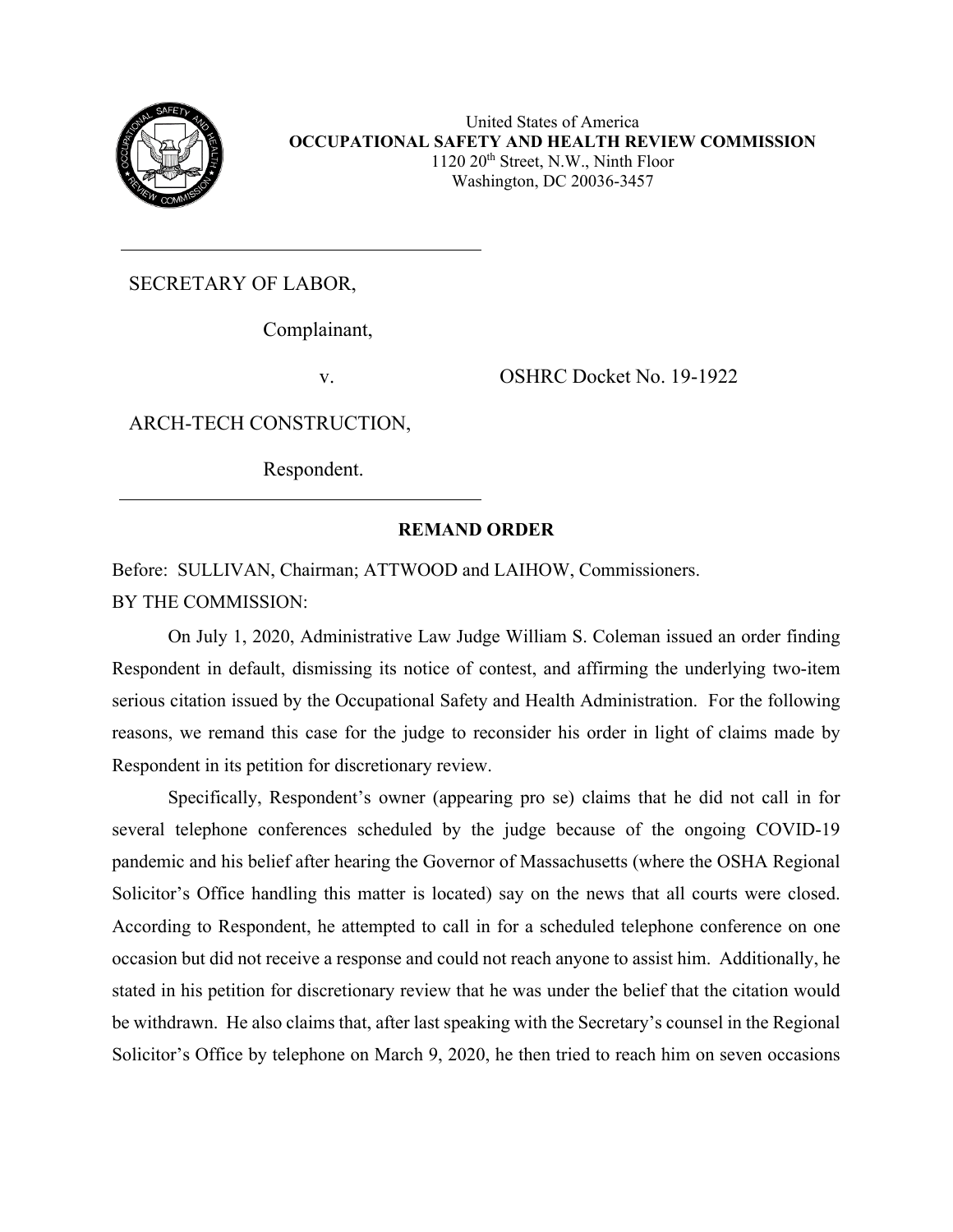between March 30 and May [1](#page-1-0)3, 2020, and never received a response.<sup>1</sup> Due to his belief that the "courts" were closed and his repeated inability to reach anyone on the telephone, Respondent's owner avers that the pandemic made it confusing and "very difficult to know what to do in these unknown and crazy times that nobody has ever been through or has past experiences with on how to handle . . . ." Finally, Respondent's owner requests the opportunity to establish the company's defense to the citation and claims that now that he knows the "court is open," he will appear by telephone or in person as ordered. $2$ 

Based on the record before the judge at the time he issued his dismissal order, we find it was appropriate for him to impose the sanction of default for Respondent's repeated failure to participate in Commission proceedings. *See* Commission Rule 101(a), 29 C.F.R. § 2200.101(a) ("When any party has failed to plead or otherwise proceed as provided by these rules or as required by the Commission or the Judge, the party may be declared to be in default either on the initiative of the Commission or the Judge, after having been afforded an opportunity to show cause why the party should not be declared to be in default, or on the motion of a party."). It is well established, however, that the Commission "favors deciding cases on their merits," and the circumstances alleged in Respondent's petition for discretionary review—namely, those surrounding the ongoing COVID-19 pandemic, the owner's apparent confusion as to who should be contacted to ascertain the status of the case, and the alleged failure of the Regional Solicitor's office to respond to the Respondent's telephone calls—warrant remanding to the judge for him to consider these proffered reasons for Respondent's failure to participate in these proceedings.[3](#page-1-2) *See, e.g., DHL Express, Inc.*,

<span id="page-1-0"></span><sup>&</sup>lt;sup>1</sup> Counsel for the Secretary told the judge during the April 28, 2020 telephone conference that he had last spoken with Respondent's owner around mid-March and since that conversation, Secretary's counsel had left voice messages for the owner but had not spoken with him.

<span id="page-1-1"></span> $2$  Respondent's owner claims that his company is not the employer of the employee who is the subject of the fall protection citation, as his company does not have any employees. He also asserts that he attempted to prove to OSHA that the employee in question was employed by a subcontractor and that he had ensured that a personal fall arrest system was on the job and in use by the subcontractor.

<span id="page-1-2"></span><sup>&</sup>lt;sup>3</sup> Apparently adding to this confusion is Respondent's claim that the Secretary's counsel told the owner that if on March 26, 2020, the subcontractor involved in the case were found to be in violation of the cited fall protection provisions, the citation issued to Respondent would be withdrawn. Although the Secretary has prosecutorial discretion to cite more than one employer on a multi-employer worksite, *see Cuyahoga Valley Ry. Co. v. UTU*, 474 U.S. 3, 5-7 (1985), the owner's apparent belief that Respondent's citation could be withdrawn during this timeframe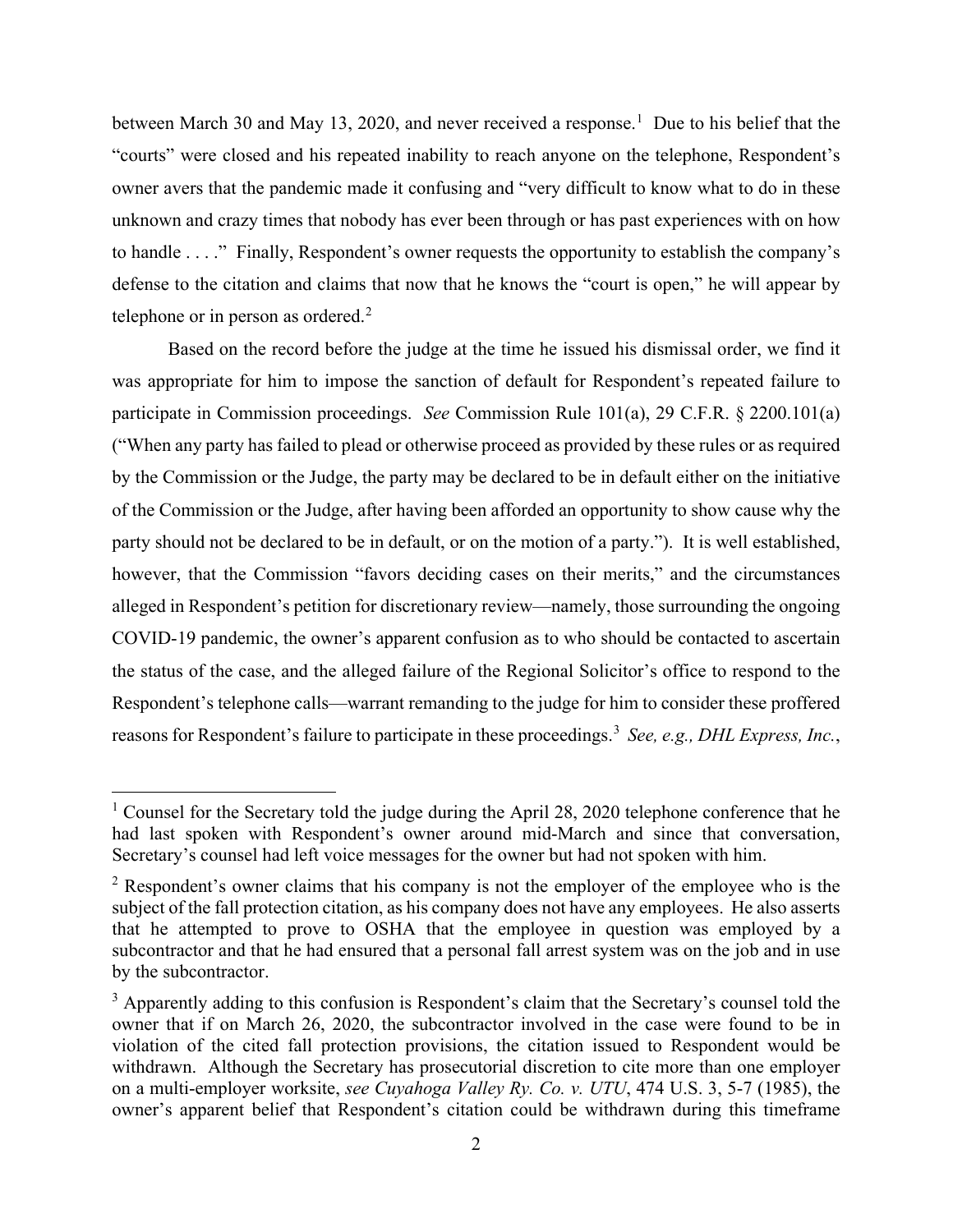21 BNA OSHC 2179, 2180 (No. 07-0478, 2007); *see* Commission Rule 101(b), 29 C.F.R. § 2200.101(b) ("For reasons deemed sufficient by the Commission or the Judge . . . , the Commission or the Judge may set aside a sanction imposed under paragraph (a) of this section.").

Accordingly, we remand the case for the judge to reconsider his order in light of the claims raised in Respondent's petition for discretionary review. [4](#page-2-0) In remanding this case for reconsideration, we emphasize the unprecedented circumstances surrounding the COVID-19 pandemic.

SO ORDERED.

 $\sqrt{s/2}$ 

 $\frac{S}{S}$ <br>James J. Sullivan, Jr. Chairman

 $\sqrt{s/2}$ 

 $\frac{S}{S}$ Cynthia L. Attwood Commissioner

 $\sqrt{s/2}$ 

Amanda Wood Laihow

Dated: September 25, 2020 Commissioner

aligns with his claimed attempts to contact Secretary's counsel numerous times from March 30 through May 13, 2020.

<span id="page-2-0"></span><sup>&</sup>lt;sup>4</sup> We pass no judgment on the veracity of Respondent's allegations and leave it to the judge to determine whether dismissal remains an appropriate sanction. We also leave it to the judge to determine the best way to proceed—for instance, whether scheduling a telephone conference or remote hearing, or requesting written sworn affidavits from the parties concerning the claims in Respondent's petition may be warranted.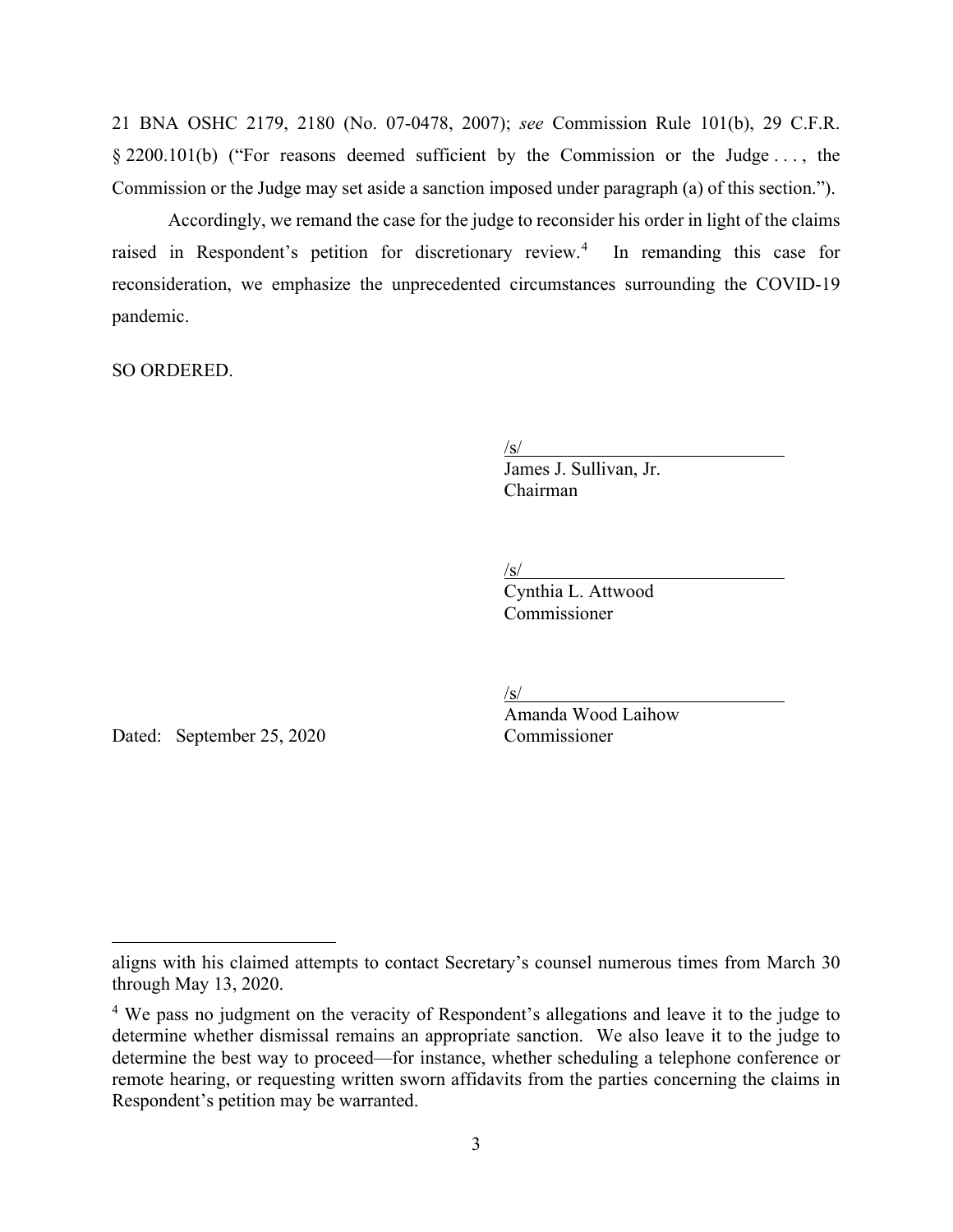United States of America

# **OCCUPATIONAL SAFETY AND HEALTH REVIEW COMMISSION**

1120 20th Street, N.W., Ninth Floor

Washington, DC 20036-3419

SECRETARY OF LABOR,

Complainant,

ARCH-TECH CONSTRUCTION,

Respondent.

v. OSHRC DOCKET No. 19-1922

### **ORDER OF DISMISSAL**

Pursuant to Commission Rule 101(a), 29 C.F.R. § 2200.101(a), the Respondent, Arch-Tech Construction, is declared to be in default, and its notice of contest is dismissed, as described below.

### **Background**

On or about October 3, 2019, an official from the Providence, Rhode Island, area office of the Occupational Safety and Health Administration (OSHA) commenced OSHA inspection number 1440641 at a worksite at 46 Curran Road, Cumberland, Rhode Island. As a result of that inspection, on October 30, 2019, OSHA issued a two-item serious citation that alleged violations of certain workplace safety standards codified in 29 C.F.R. Part 1926, and proposing penalties totaling \$7,956.

The citation was sent to the Respondent at 57B Rodman Street, Narragansett, Rhode Island 02882. By an email sent on November 25, 2019 from Mr. Eric Borelli to an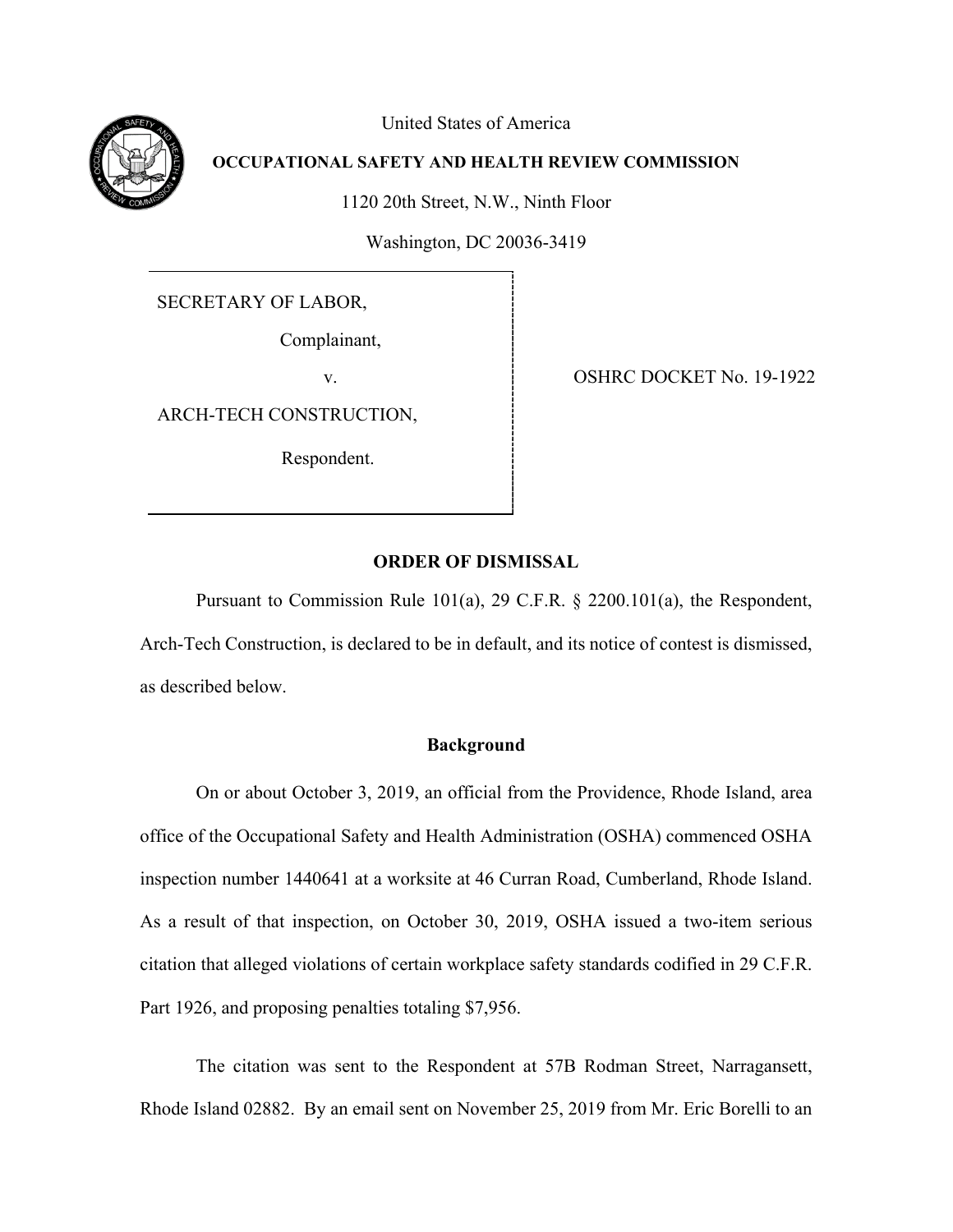official at OSHA's area office in Providence, the Respondent contested the citation and proposed penalties. OSHA then duly forwarded the contested matter to the Occupational Safety and Health Review Commission (Commission). *See* 29 C.F.R. §§ 1903.17(a) and 2200.33. On December 11, 2019, the Commission's Executive Secretary issued a "Notice of Docketing and Instructions to the Employer" that assigned the matter Commission docket number 19-1922.

On January 2, 2020, the Commission's Chief Judge designated the matter to be resolved under the Commission's rules for Simplified Proceedings, 29 C.F.R. Part 2200, Subpart M, and assigned the matter to the undersigned Commission Judge for disposition.

On January 8, 2020, the undersigned issued a notice and scheduling order that included a notice of a prehearing telephone conference to be conducted on February 13, 2020. However, before that scheduled telephone conference, the Complainant filed and served a motion dated January 22, 2020 seeking discontinuance of simplified proceedings. The Respondent did not file a response to the motion pursuant to Commission Rule 204(b). 29 C.F.R. 2200.204(b). The Respondent also did not call in for the telephone conference on February 13, 2020. By order dated February 14, 2020, the Complainant's motion to discontinue simplified proceedings was granted and the matter was ordered to proceed as a conventional case.

The Complainant then timely filed and served his complaint dated March 6, 2020. The Respondent failed to file or serve its answer to the complaint within the 21-day period provided by Commission Rule 34(b). 29 C.F.R. § 2200.34(b). By notice and order dated April 7, 2020, the undersigned scheduled a hearing on the merits to commence on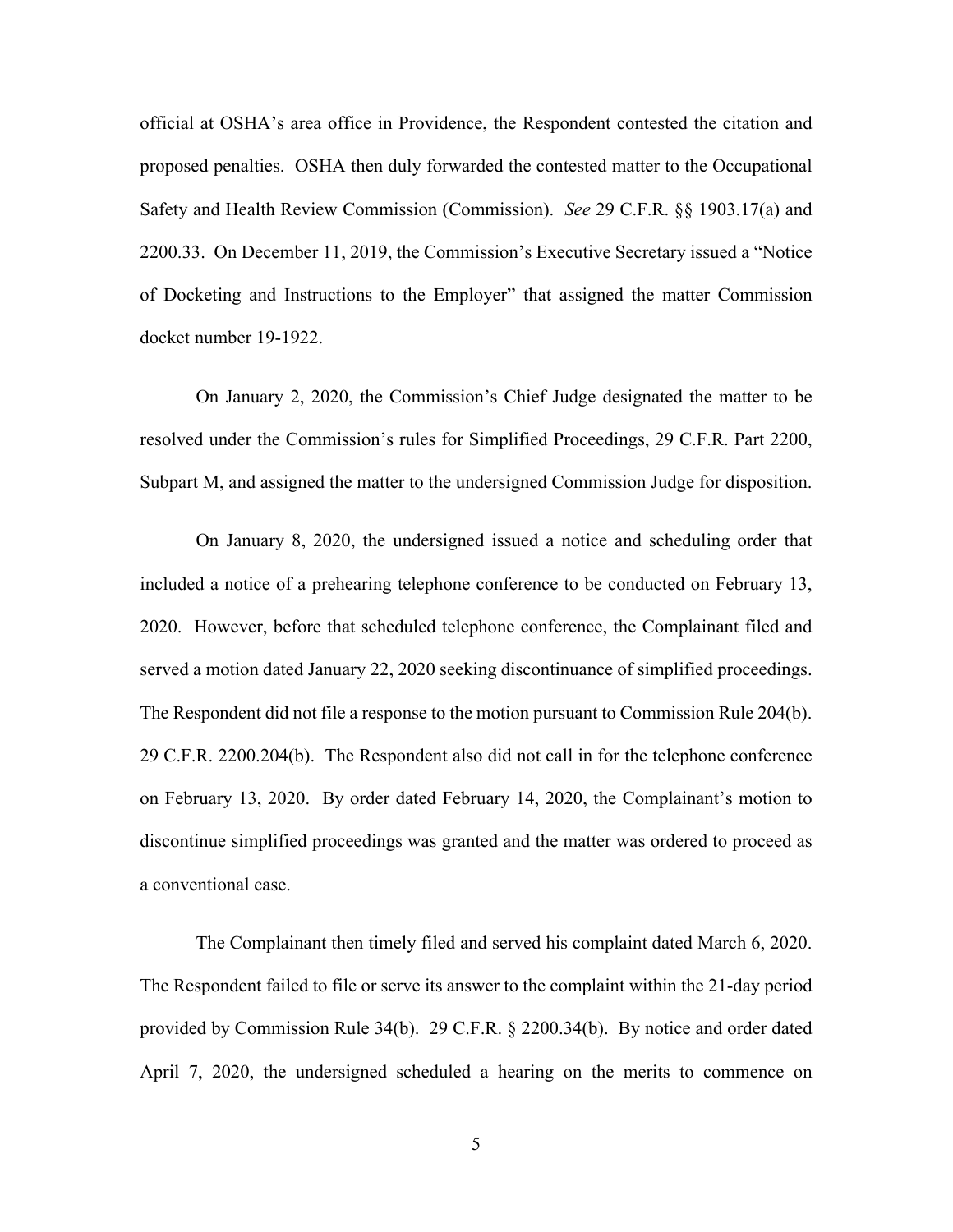November 5, 2020 in Providence, Rhode Island, and also provided notice of a telephone conference for April 28, 2020 at 10:30 a.m. EDT to address pre-hearing scheduling matters.

The Respondent did not call in for the April 28, 2020 telephone conference. The attorney for the Secretary reported that he had last spoken with Mr. Eric Borrelli of the Respondent around mid-March, and that since that conversation he had left voice messages for Mr. Borrelli but had not spoken with him.

The undersigned determined to extend the time for the Respondent to file and serve its answer or other appropriate responsive pleading or motion would to May 15, 2020, in view of the extraordinary national circumstances respecting the COVID-19 pandemic, and considering also that the Respondent was a self-represented party. An order providing notice of the extension was issued on April 29, 2020, and this order also scheduled a prehearing telephone conference to address pre-hearing scheduling matters for May 29, 2020, at 11:00 a.m. EDT. The order also contained the following admonition:

> *The Respondent should note that the failure of the Respondent to file a responsive pleading or appropriate motion, or to participate in the scheduled telephone conference, could provide grounds for determining the Respondent to be in default and to affirm the citation and proposed penalties of \$7956 arising out of OSHA inspection number 1440641 in their entirety without a hearing pursuant to Commission Rule 101, 29 C.F.R. § 2200.101.*

The Respondent did not file an answer or responsive pleading by the May 15th extension (or at anytime thereafter) and did not call in for the telephone conference on May 29, 2020.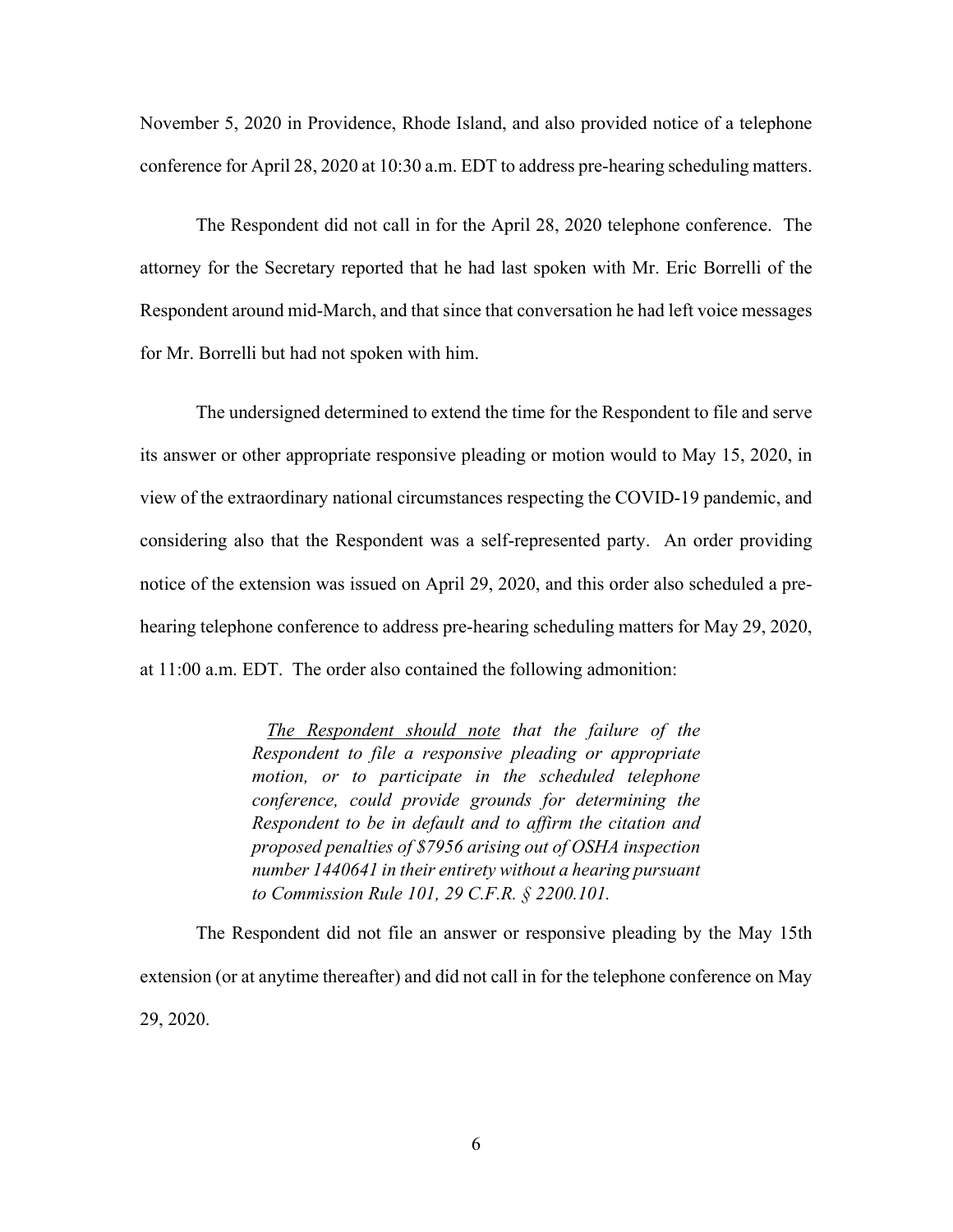On June 1, 2020, the undersigned issued an order that was captioned "Order to Show Cause to Arch-Tech Construction Why the Notice of Contest Should Not Be Dismissed, and Notice of Telephone Conference on June 30, 2020" (Order to Show Cause). The Order to Show Cause directed the Respondent to file a written response to the Order to Show Cause no later than June 19, 2020, and in that response show cause "why the Respondent should not be declared to be in default and the citation and proposed penalties should not be affirmed due to the Respondent's failure to proceed as provided by the Commission Rules of Procedure and participate as required." The Order to Show Cause also scheduled another mandatory telephone conference for 10:30 a.m. EDT on June 30, 2020, for the purpose of addressing the Respondent's anticipated response to the Order to Show Cause. The Order to Show Cause contained the following notice in the final numbered paragraph:

> **Compliance. The Respondent should take notice that if the Respondent fails to respond to this order, continues to fail to file its answer, or fails to participate in the telephone conference on June 30, 2020, the alleged violations arising out of inspection number 1440641 may be affirmed and the proposed penalties of \$7956 may be assessed against Respondent without a hearing under Commission Rule 101(a), 29 C.F.R. § 2200.101(a).**

The Order to Show Cause was sent to the Respondent in two separate mailings one by regular mail and the other by certified mail, return receipt requested. The regular mailing was not returned by the postal service undelivered and is thus presumed to have been delivered. *See Legille v. Dann*, 544 F.2d 1 (D.C. Cir. 1976) (noting that there is a rebuttable presumption that the postal service has delivered to the addressee a properly addressed, stamped and deposited mailing).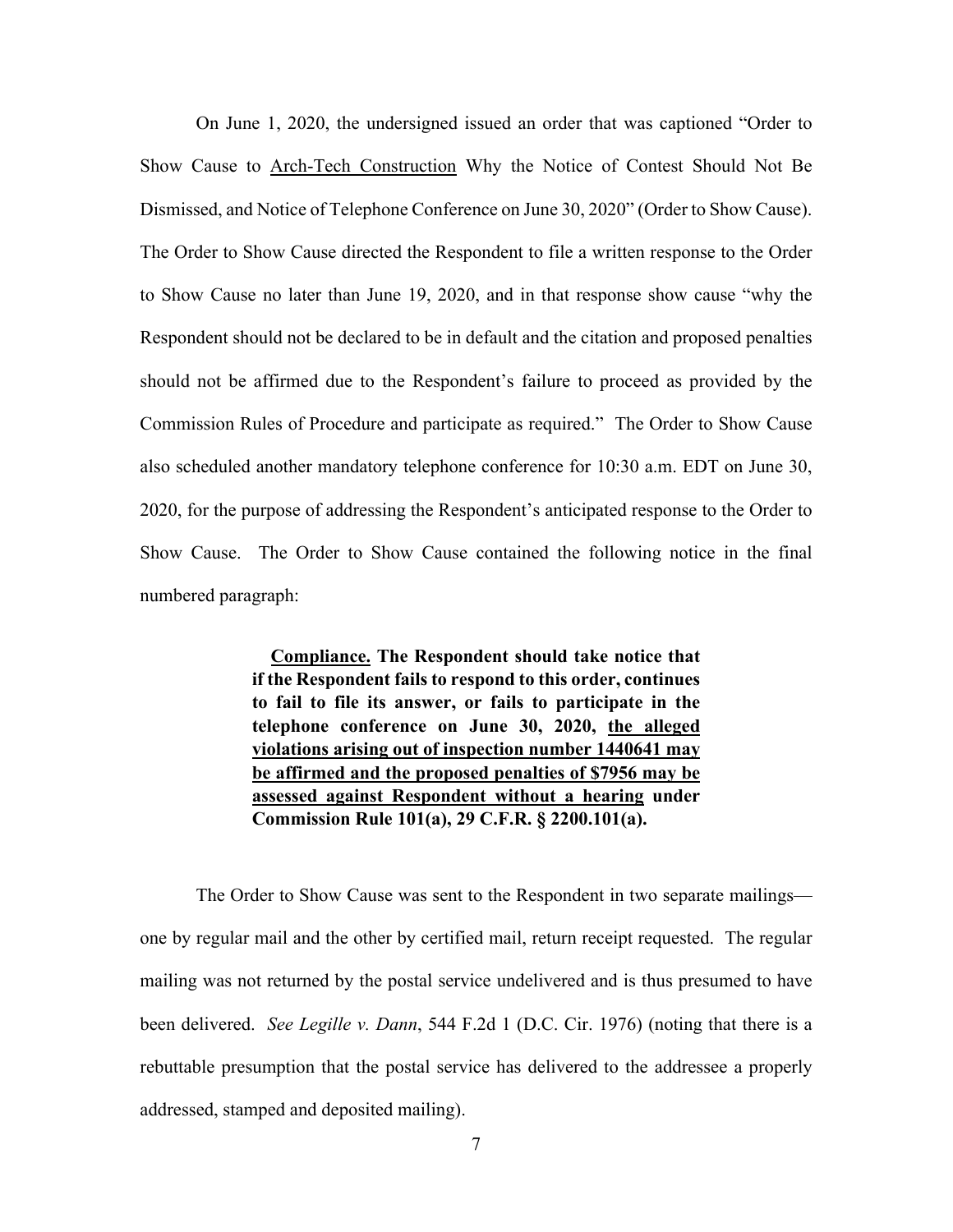The Respondent did not file a response to the Order to Show Cause by the time specified in the order (June 19, 2020) or anytime thereafter. The Respondent did not call in for the telephone conference that was conducted as scheduled on June 30, 2020. The attorney for the Secretary called in for the Secretary and reported having had no subsequent contact with Mr. Borelli or anyone else representing the Respondent.

#### **Discussion**

Commission Rule 101(a), codified at 29 C.F.R. § 2200.101(a), provides in part as follows:

> *Sanctions.* When any party has failed to plead or otherwise proceed as provided by these rules or as required by the . . . Judge, the party may be declared to be in default . . . on the initiative of . . . the Judge, after having been afforded an opportunity to show cause why the party should not be declared to be in default .... Subsequently, ... the Judge, in [his] discretion, may enter a decision against the defaulting party . . . .

The Commission "follows the policy in law that favors deciding cases on their merits." *DHL Express, Inc.*, 21 BNA OSHC 2179, 2180 (No. 07-0478, 2007). Rule 101(a) nevertheless permits the harsh sanction of dismissal of a notice of contest where a party has displayed a "pattern of disregard" of Commission proceedings. *Philadelphia Constr. Equip., Inc.*, 16 BNA OSHC 1128, 1131 (No. 92-899, 1993); *Architectural Glass & Metal Co.*, 19 BNA OSHC 1546, 1547 (No. 00-0389, 2001); *see also* Commission Rule 101(b), 29 C.F.R. § 2200.101(b) (a default sanction may be set aside "[f]or reasons deemed sufficient by the Commission or the Judge and upon motion … expeditiously made").

The Respondent's failure to call in for four consecutive telephone conferences, failure to file an answer or other appropriate pleading responsive to the complaint even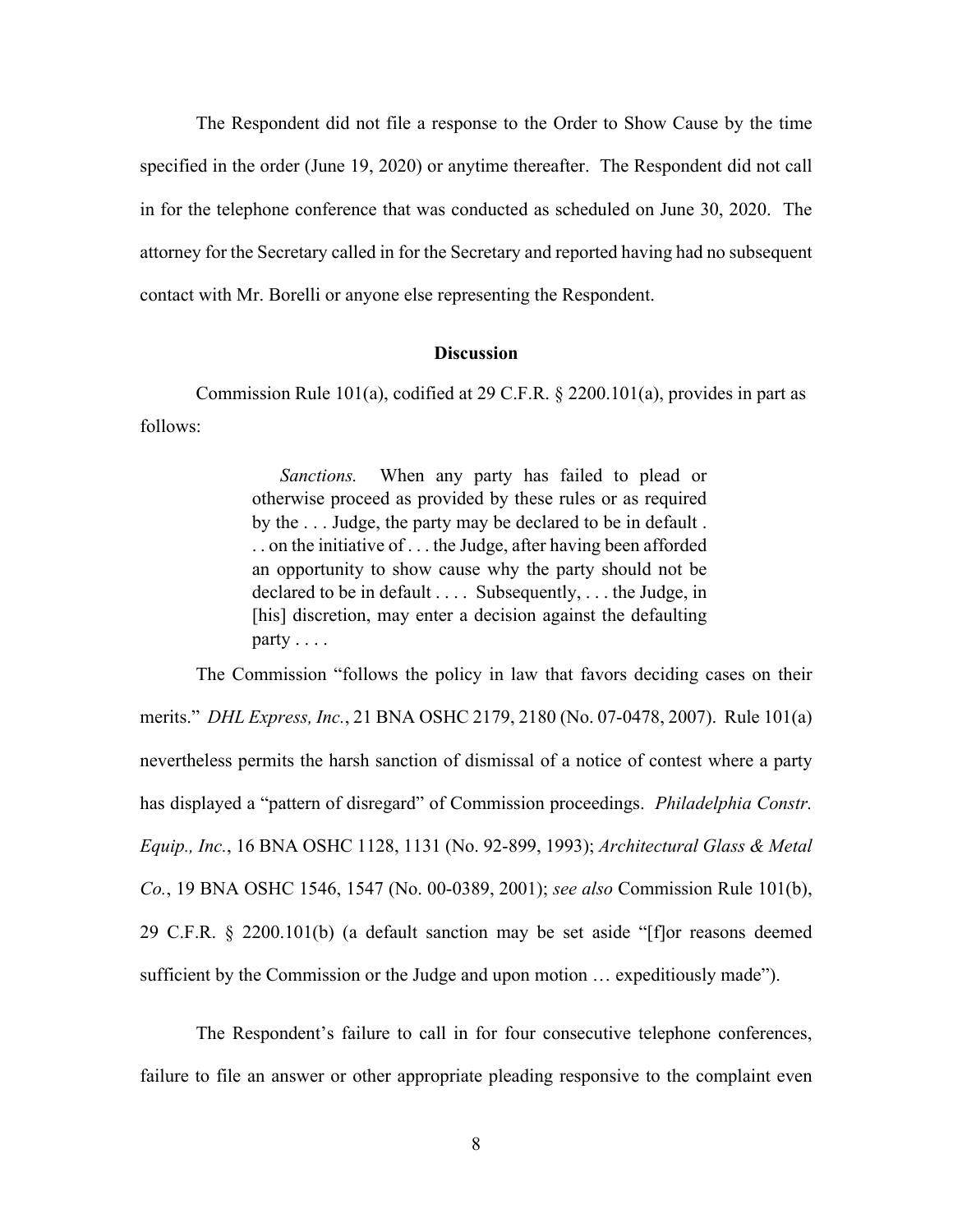after being provided additional time to do so, and failure to respond to the Order to Show Cause, together reflect a pattern of disregard of Commission proceedings that warrants an order of default. The Order to Show Cause and the notice dated June 1, 2020 made it abundantly clear that if the Respondent continued to fail to participate, the undersigned would likely issue an order of default that would have the effect of affirming the citation in its entirety.

It is impossible to move this case forward to hearing in view of the Respondent's continuing failure to participate. There is no reasonable basis to conclude that if the hearing that is scheduled for November 5, 2020 were to be conducted that the Respondent would participate in any prehearing proceedings or would appear at a hearing to defend the matters. *Cf.* Commission Rule 64(a), 29 C.F.R. § 2200.64(a) (providing that "[t]he failure of a party to appear at a hearing may result in a decision against that party"). The only reasonable conclusions to be drawn from the Respondent's continuing failure to participate are that the Respondent has willfully defaulted and abandoned its case before the Commission, or that the Respondent is disdainful of the orders of the Commission, or both.

The Respondent's failure to participate is prejudicial to the administration of justice and to the Secretary's enforcement responsibilities under the OSH Act. The Commission cannot countenance the prejudicial effects of the Respondent's continuing failure to participate in the proceedings. Dismissal of the Respondent's notice of contest is the necessary and appropriate remedy to cure the prejudicial impact of the Respondent's persistent and continuing failures.

#### **ORDER**